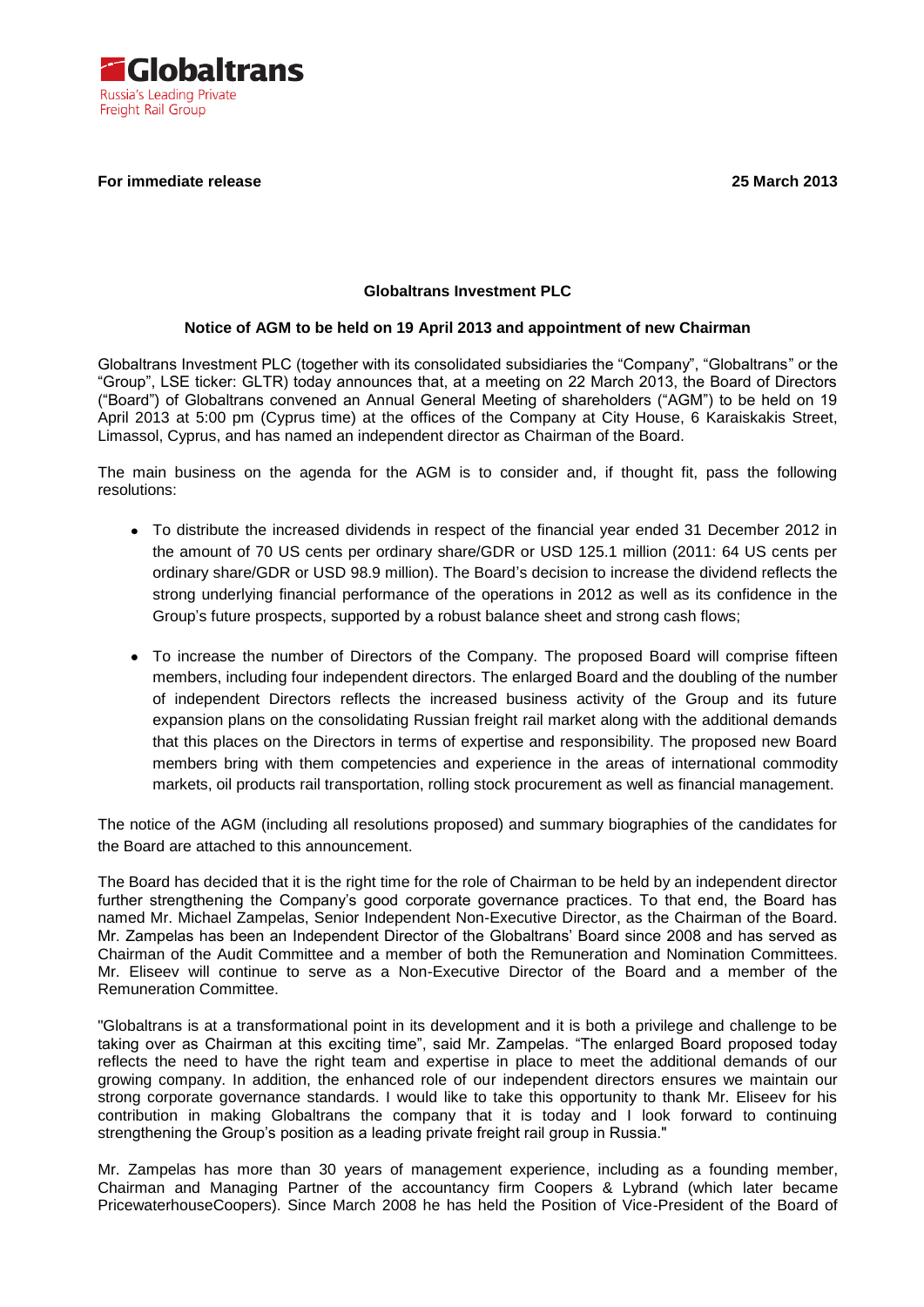Eurobank EFG Cyprus Limited and is the Chairman of its Audit Committee. He is a chartered accountant and a Fellow of the Institute of Chartered Accountants in England and Wales. From 2002 until 2006, Mr. Zampelas was the elected mayor of Nicosia and he is currently the Honorary Consul General of Estonia in Cyprus, a role he has held since 1997.

# **ENQUIRIES**

#### **Globaltrans Investor Relations**

Mikhail Perestyuk

+357 25 503 153

[irteam@globaltrans.com](mailto:irteam@globaltrans.com)

#### **For international media**

Holloway & Associates

Laura Gilbert / Zoe Watt

+44 20 7240 2486

[globaltrans@rholloway.com](mailto:globaltrans@rholloway.com)

-------------------------------------------------------------END--------------------------------------------------------------

#### **NOTICE OF THE ANNUAL GENERAL MEETING AND RESOLUTIONS PROPOSED**

# **THIS DOCUMENT IS IMPORTANT AND REQUIRES YOUR IMMEDIATE ATTENTION**

NOTICE IS HEREBY GIVEN that the Annual General Meeting of the shareholders of Globaltrans Investment PLC ("The Company") will be held at City House, 6 Karaiskakis Street, Limassol, Cyprus on 19 April 2013 at 5:00 p.m. (Cyprus time), to consider and, if thought fit, pass the following resolutions:

#### **ORDINARY BUSINESS**

- 1. THAT the Group and Company audited financial statements together with the directors' and auditors' reports for the financial year ended 31 December 2012 be and are hereby approved.
- 2. THAT the distribution by the Company of final dividends in respect of the financial year ended 31 December 2012 in the amount of 70 US cents per ordinary share be and is hereby approved.
- 3. THAT PricewaterhouseCoopers Limited be re-appointed as auditors of the Company to hold office until the conclusion of the next general meeting at which the accounts are laid before the Company and that the remuneration of the auditors be determined by the Board of Directors of the Company.
- 4. THAT the authority of all members of the Board of Directors of the Company is terminated.
- 5. THAT the number of directors of the Company is increased to 15 (fifteen).
- 6. THAT Alexander Eliseev be appointed as a director of the Company until the conclusion of the annual general meeting of the shareholders of the Company, which will take place in 2014.
- 7. THAT Michael Zampelas be appointed as a director of the Company until the conclusion of the annual general meeting of the shareholders of the Company, which will take place in 2014 with an annual gross remuneration of EUR60,000 (sixty thousand).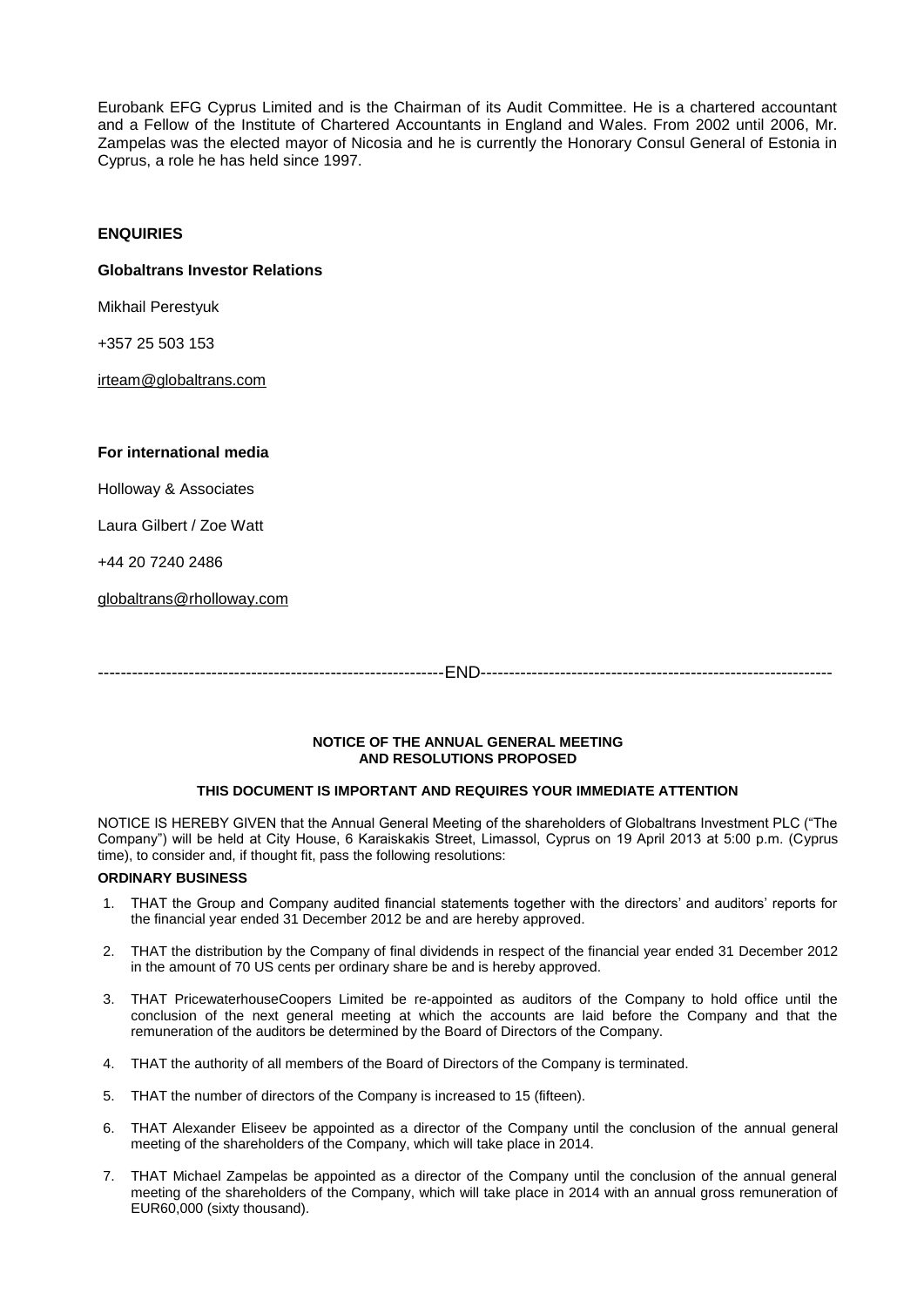- 8. THAT George Papaioannou be appointed as a director of the Company until the conclusion of the annual general meeting of the shareholders of the Company, which will take place in 2014 with an annual gross remuneration of EUR28,000 (twenty eight thousand).
- 9. THAT J. Carroll Colley be appointed as a director of the Company until the conclusion of the annual general meeting of the shareholders of the Company, which will take place in 2014 with an annual gross remuneration of USD100,000 (one hundred thousand).
- 10. THAT Johann Franz Durrer be appointed as a director of the Company until the conclusion of the annual general meeting of the shareholders of the Company, which will take place in 2014 with an annual gross remuneration of USD150,000 (one hundred fifty thousand).
- 11. THAT Sergey Maltsev be appointed as a director of the Company until the conclusion of the annual general meeting of the shareholders of the Company, which will take place in 2014.
- 12. THAT Mikhail Loganov be appointed as a director of the Company until the conclusion of the annual general meeting of the shareholders of the Company, which will take place in 2014 with an annual gross remuneration of EUR163,500 (one hundred sixty three thousand five hundred).
- 13. THAT Elia Nicolaou be appointed as a director of the Company until the conclusion of the annual general meeting of the shareholders of the Company, which will take place in 2014 with an annual gross remuneration of EUR1,500 (one thousand five hundred).
- 14. THAT Konstantin Shirokov be appointed as a director of the Company until the conclusion of the annual general meeting of the shareholders of the Company, which will take place in 2014.
- 15. THAT Andrey Gomon be appointed as a director of the Company until the conclusion of the annual general meeting of the shareholders of the Company, which will take place in 2014.
- 16. THAT Alexander Storozhev be appointed as a director of the Company until the conclusion of the annual general meeting of the shareholders of the Company, which will take place in 2014.
- 17. THAT Alexander Tarasov be appointed as a director of the Company until the conclusion of the annual general meeting of the shareholders of the Company, which will take place in 2014.
- 18. THAT Marios Tofaros be appointed as a director of the Company until the conclusion of the annual general meeting of the shareholders of the Company, which will take place in 2014.
- 19. THAT Sergey Tolmachev be appointed as a director of the Company until the conclusion of the annual general meeting of the shareholders of the Company, which will take place in 2014.
- 20. THAT Melina Pyrgou be appointed as a director of the Company until the conclusion of the annual general meeting of the shareholders of the Company, which will take place in 2014.

By order of the Board of Directors

...................................... Elia Nicolaou **Secretary** 

Registered office: Omirou 20, Agios Nikolaos 3095 Limassol, Cyprus

25 March 2013

#### Notes:

1. Every member entitled to attend and vote at the above mentioned general meeting is entitled to appoint a proxy to attend and vote on his/her behalf. Such proxy need not be a member of the Company. To be valid, the relevant instrument appointing a proxy must be in the form attached to this notice of a general meeting and if applicable the power of attorney or other authority if any under which it is signed or a notarially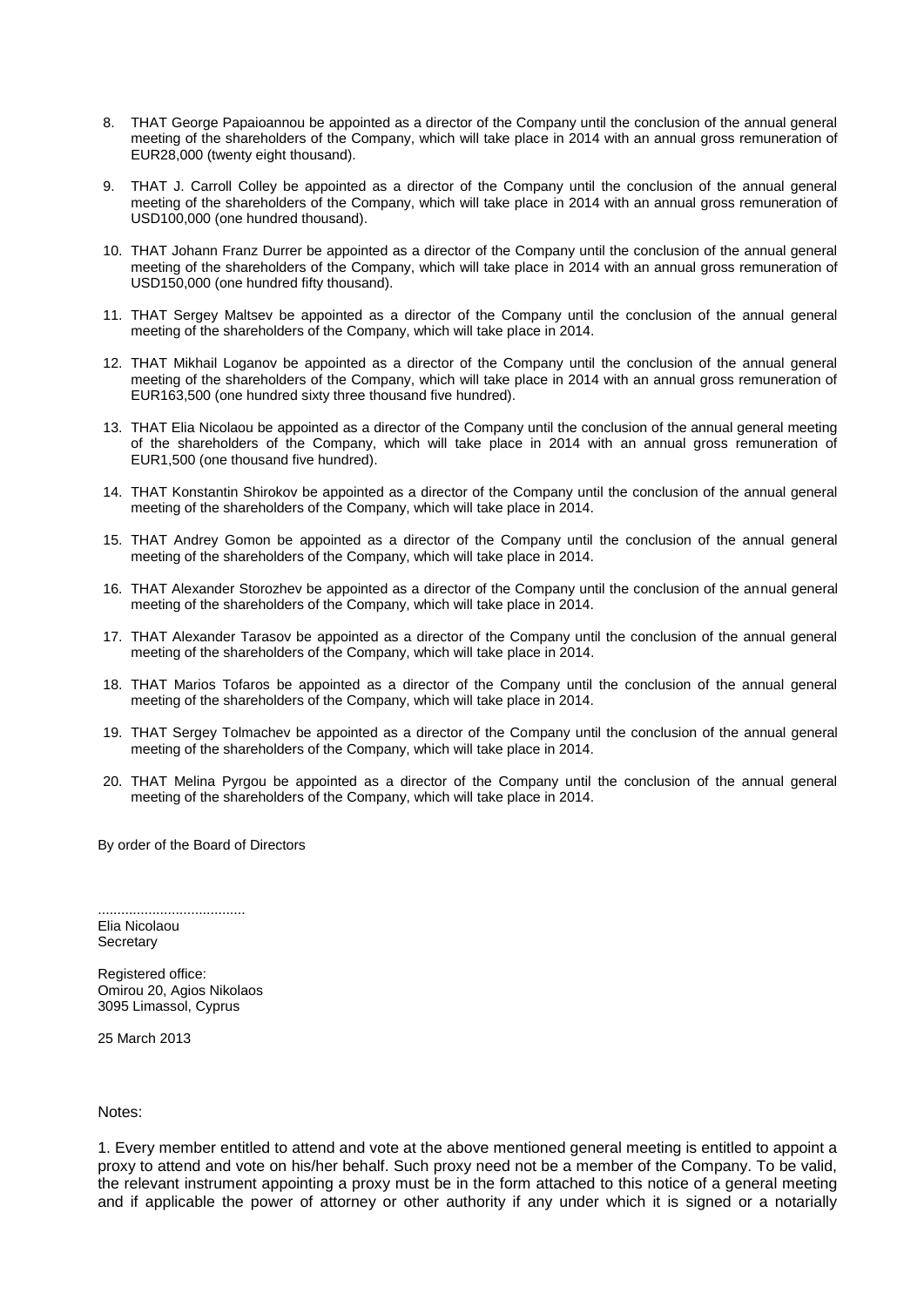certified copy of that power or authority shall be delivered at the registered office of the Company, at Omirou 20, Agios Nikolaos, 3095 Limassol, Cyprus, not later than 48 hours before the time for holding the general meeting.

Appendix 1

# **Proxy Form**

# **To: Globaltrans Investment Plc (the "Company")**

I/We ............... of ................ being a member/members of the Company hereby appoint ............. of ........................... or failing him .......................... of ......................... as my/our proxy to vote for me/us or on my/our behalf at the Annual General Meeting of the Company, to be held on 19 April 2013 and at any adjournment thereof.

Signed:………………………………………… Name:…………………………………………..

Date: …………………………………….

Notes to Form of Proxy:

- 1. The Form of Proxy shall be in writing under the hand of the appointer or of his attorney duly authorised in writing, or if the appointer is a corporation, either under seal or under the hand of an officer or attorney duly authorised. A proxy need not be a member of the Company.
- 2. To be valid, this Form of Proxy and if applicable the power of attorney or other authority if any under which it is signed or a notarially certified copy of that power or authority must be delivered at the registered office of the Company, at Omirou 20, Agios Nikolaos, 3095 Limassol, Cyprus, not later than 48 hours before the time for holding the general meeting.
- 3. In the case of joint holders the vote of the senior who tenders a vote, whether in person or by proxy, shall be accepted to the exclusion of the votes of the other joint holders; and for this purpose seniority shall be determined by the order in which the names stand in the Register of Members.

Appendix 2

# **Brief biographies of the candidates for the Board of Directors**

*(in alphabetical order)*

# **John Carroll Colley**

John Carroll Colley has extensive experience in international trade and risk management within both the public and private sector.

Currently he is the Director of the Washington, DC branch of the Eurasia Group, a global political risk consulting company. From 2007 to 2010 Colley, who is fluent in Russian, was Russia country manager at Noble Resources SA, a global leader in supply chain management of strategic raw materials. Prior to that, Mr. Colley held a variety of positions in the public sector in the U.S., among which deputy director at the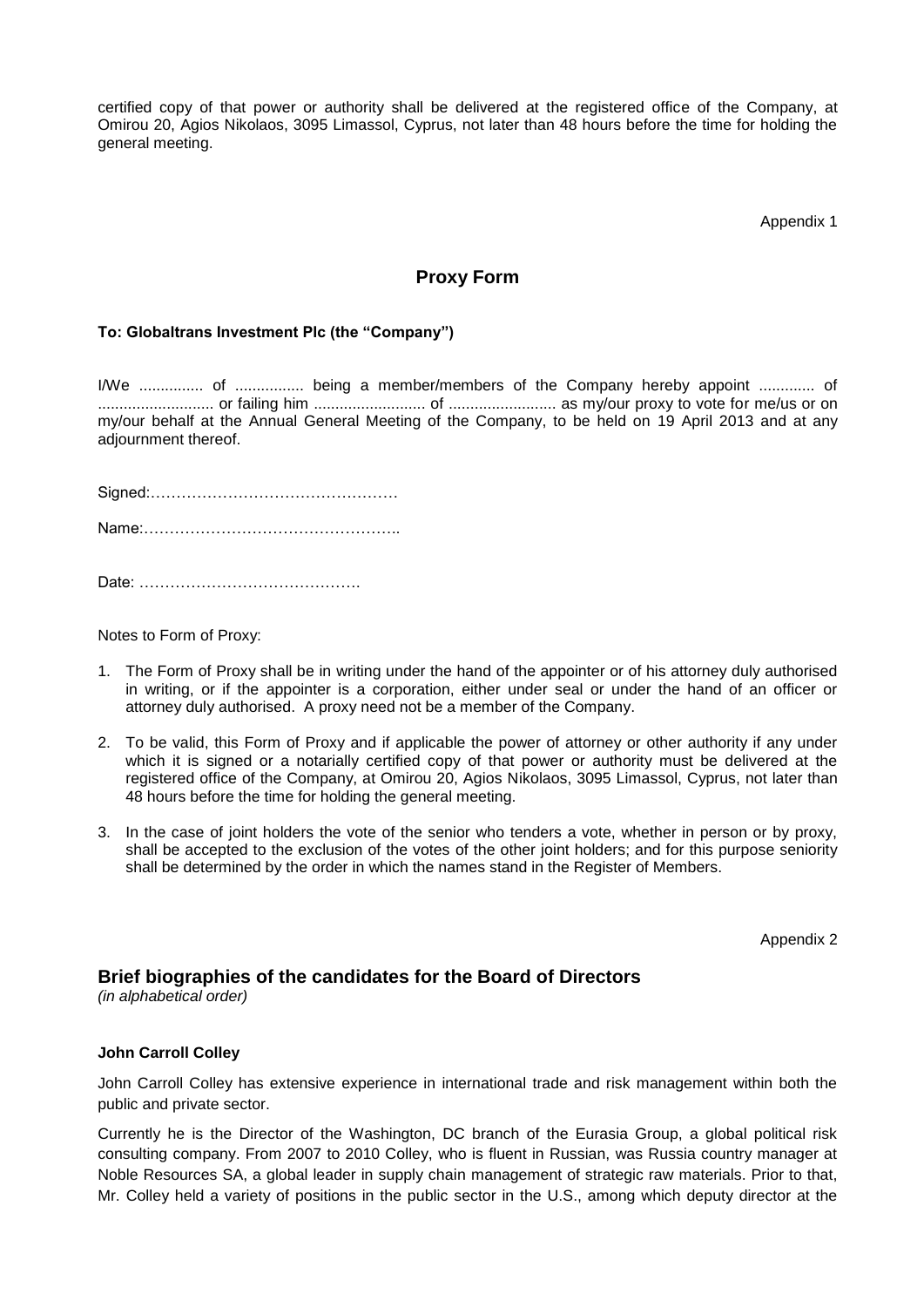U.S. Department of Commerce, International Trade Administration, Office of Intellectual Property Rights in Washington, DC. Mr. Colley also worked for Linkful Ltd and Noble Resources SA in Moscow from 1992 to 1999. He holds an M.A. in History and a B.A. in International Affairs and Russian Studies from the University of Virginia.

### **Johann Franz Durrer**

Dr. Johann Franz Durrer was appointed to the board in March 2008 as an Independent Non-Executive Director. He is Chairman of the Remuneration and Nomination Committees.

Dr. Durrer started his career in 1957 with the Union Bank of Switzerland. In 1970, Dr. Durrer founded Fidura Treuhand AG, which provides book-keeping, auditing and financial services. He is a Board member of the transport company IMT-Dienst AG and is also an Executive Board member of several privately-held companies. He graduated from the University of Zurich with a doctorate in Economics and is a member of the Swiss Fiduciary Association.

# **Alexander Eliseev**

Alexander Eliseev joined the board in March 2008 and served as Chairman of the Board. He is a Non-Executive Director and a member of the Remuneration Committee.

Mr. Eliseev co-founded Globaltrans and has been actively involved in reforming the Russian rail market and introducing market-based principles in rail transportation. Mr. Eliseev has spent 15 years working in senior management positions, mostly in the rail sector. He is also the Chairman of the Boards of the New Forwarding Company, Sevtekhnotrans and Ferrotrans, which are subsidiaries of Globaltrans. He graduated from the Second Moscow Medical Institute, Russian State Medical University where he studied Biophysics.

#### **Andrey Gomon**

Andrey Gomon has more than 10 years of management experience in the railway industry. From 2006 to 2012 he was the CEO of Transoil, successfully managing the operations of one of the largest oil transportation companies in Russia. Prior to that, he was CFO of Transoil from 2003 to 2006. Mr. Gomon graduated from St. Petersburg State University with a degree in Economics in 1999 and obtained an MBA from INSEAD in 2002.

#### **Mikhail Loganov**

Mikhail Loganov was appointed to the board of Globaltrans in March 2008 as an Executive Director.

Mr. Loganov also acts as the Managing Director of the company. He has over 10 years of experience in finance and business administration and joined the Group in June 2004 as a finance manager at Globaltrans' subsidiary Sevtekhnotrans. Prior to joining Globaltrans, Mr Loganov worked as a financial analyst for American Express (Europe) Ltd.

At present he also holds the position of Non-Executive member of the Board of Directors of Global Ports Investments PLC and is a member of its Audit and Risk Committee. He graduated with honours from the University of Brighton in the UK with a degree in Business Studies with Finance.

#### **Sergey Maltsev**

Sergey Maltsev has served as CEO and executive member of the Board of Directors of Globaltrans since 2008.

Mr. Maltsev co-founded Globaltrans and has been instrumental in the development of the private rail freight market in Russia. Mr. Maltsev is a third-generation railwayman and has spent more than 25 years working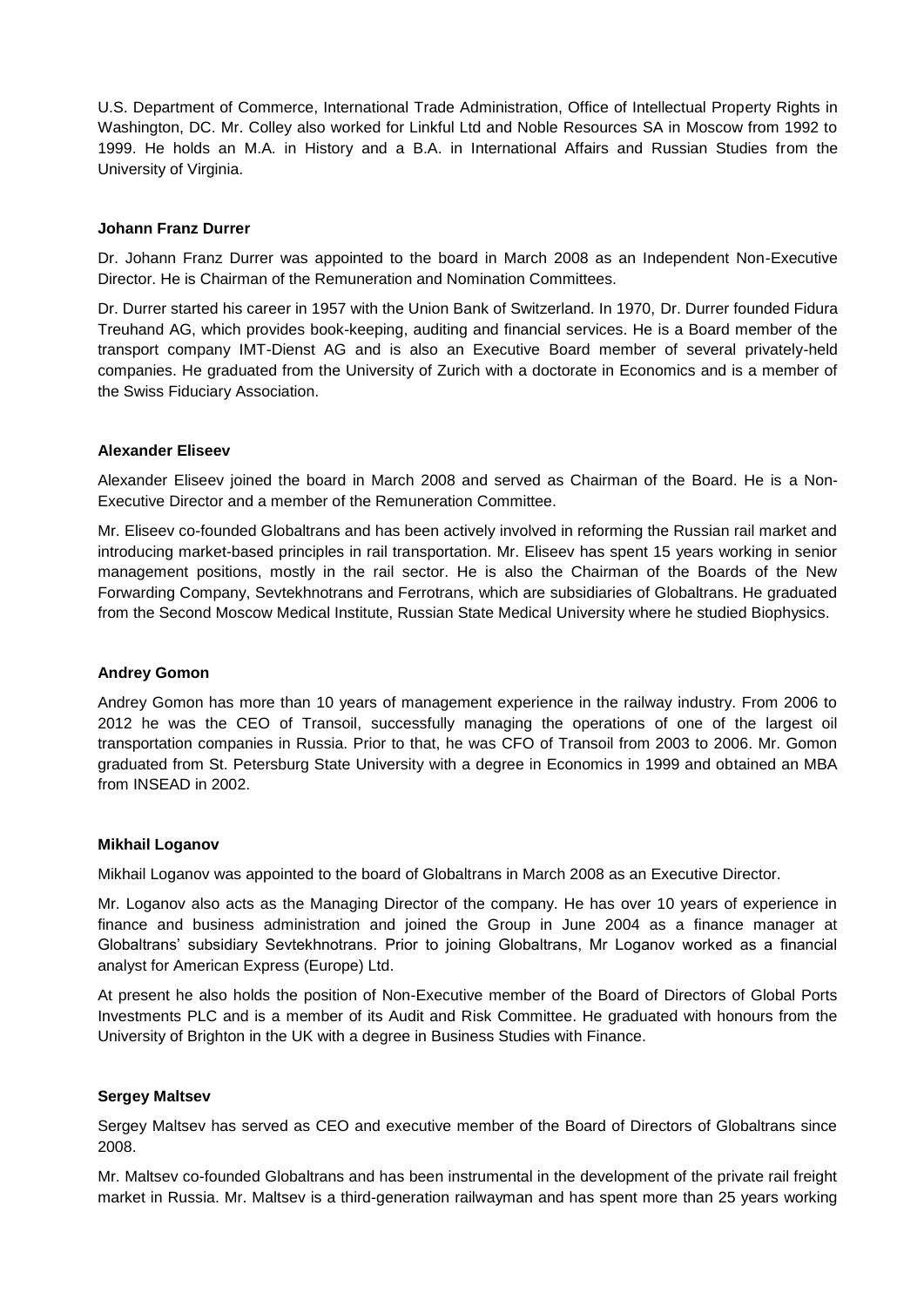in the rail sector. He has been recognised for his contribution to the development of the rail industry by being named an "Honoured Railwayman of Russia". Mr. Maltsev has served as the Chairman of the presidium of the non-profit partnership "Council of Railway Operators' Market". He graduated from the Leningrad Frunze Higher School of Railway Forces and Military Communications where he obtained a degree as a railway operations engineer.

# **Elia Nicolaou**

Elia Nicolaou joined the board in March 2008 and serves as Non-Executive Director. Ms. Nicolaou is the Company Secretary and a member of the Audit Committee.

Ms. Nicolaou has extensive experience in commercial and corporate law. She is currently the Managing Director of Amicorp (Cyprus) Ltd. Previously she was Head of the Corporate Legal Department at Polakis Sarris LLC and a lawyer at C. Patsalides LLC. She sits on various boards of the Cyprus Chamber of Commerce. Ms. Nicolaou gained an LLB in Law from the University of Nottingham in the UK before gaining an LLM in Commercial and Corporate Law from University College London. She has an MBA from the Cyprus International Institute of Management.

# **George Papaioannou**

George Papaioannou is a qualified Chartered Accountant. He is a member of the Institute of Chartered Accountants in England and Wales. He has more than 15 years of experience in financial reporting, risk management, audit, financial performance analysis and taxation. From 2002 to 2004 he has worked at Grand Thornton audit firm based in Cyprus. Prior to that he was an audit manager at PricewaterhouseCoopers. He holds a degree in Accounting and Financial Management from the University of Essex.

#### **Melina Pyrgou**

Melina Pyrgou is a barrister and director at Pyrgou Law Firm, a Cyprus-based corporate law practice servicing international clients.

Melina Pyrgou has more than 20 years of experience in the field of corporate law and litigation. In 2007 she joined PricewaterhouseCoopers in Nicosia Cyprus as director with the aim of creating a legal department for the firm. Previous to that she was a Partner at Kinanis – Pyrgou and Co., where she headed the Litigation department. From 1991 to 1994 she was an Associate at G. Colokassides and Co. and Lellos Demetriades and Co, with her main focus on litigation. Ms. Pyrgou won a Scholarship from the University of Geneva, Switzerland, where she received a Diploma in Environmental Law. She holds a degree of Bachelor of Social Sciences in Law and Sociology from the University of Keele.

# **Konstantin Shirokov**

Konstantin Shirokov was appointed to the board in March 2008 as an Executive Director. Mr. Shirokov is the Head of the Internal Audit function of the Company.

Mr. Shirokov has more than ten years of management experience in a number of major companies. Prior to joining Globaltrans, Mr. Shirokov worked in senior finance roles at Mechel and worked as an economist at Glencore International. He is also a non-executive member of the Board of Directors of Global Ports Investments PLC and a member of its Audit and Risk Committee. Mr. Shirokov graduated from the Finance Academy under the Government of the Russian Federation. He also studied Business Management at Oxford Brookes University Business School in the UK.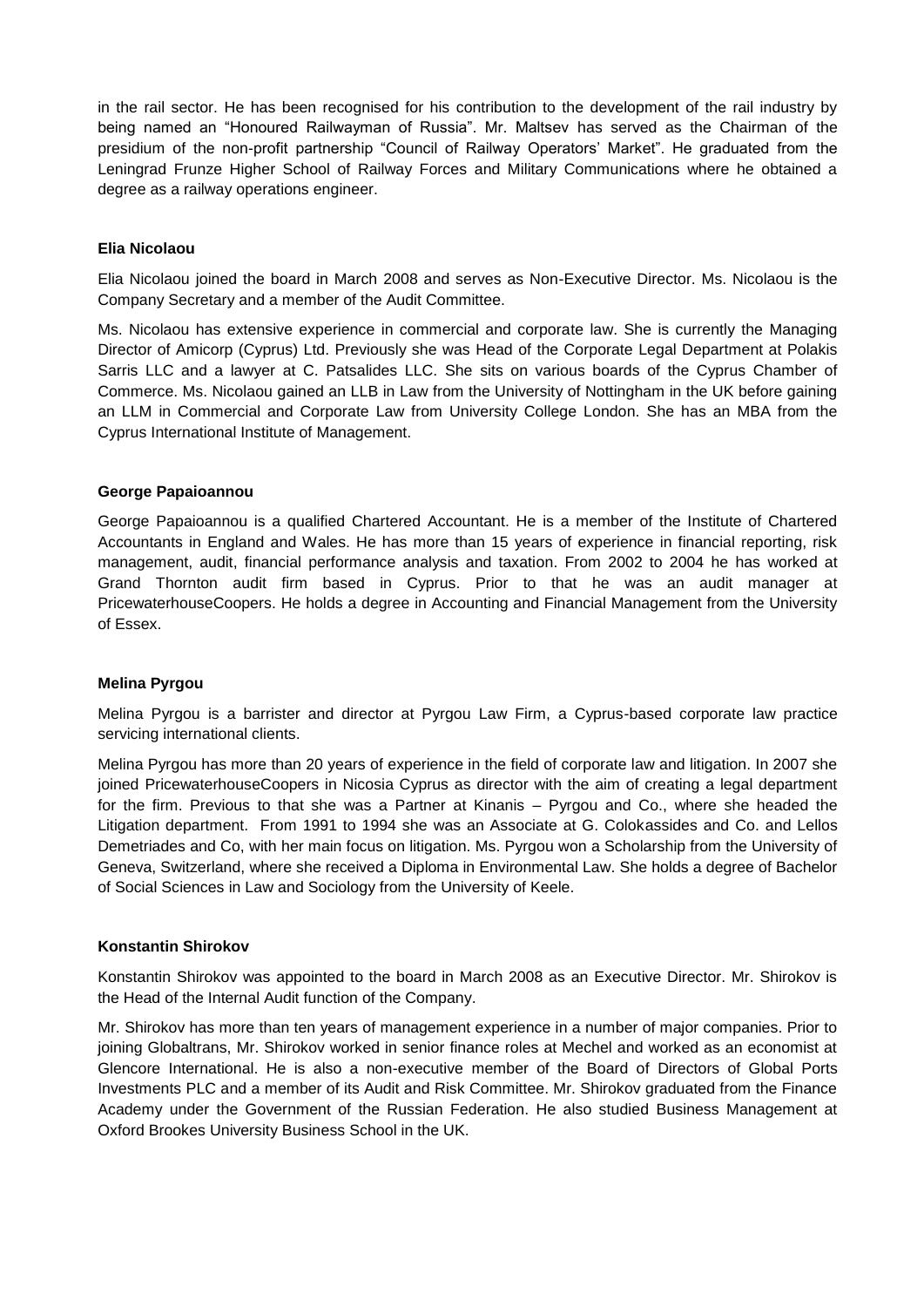# **Alexander Storozhev**

Mr. Storozhev has worked in senior management positions of the railway sector for over 20 years. He joined the Group as director for transport in Sevtekhnotrans, a subsidiary of Globaltrans, in 2003. His main responsibility is the procurement of new rolling stock for the Group. He was the driving force behind the successful implementation of the Group's capital investment programs. In 2008 he was appointed to the boards of directors of the New Forwarding Company and Sevtekhnotrans.

# **Alexander Tarasov**

Mr. Alexander Tarasov is currently a deputy Director General in Sevtekhnotrans responsible for financial controlling. Prior to that, he has held a number of management positions in other companies in Russia. He has a vast experience in financial management and analysis across a number of sectors. He graduated from the Bauman Moscow State Technical University with a degree in Engineering. He has also obtained a degree in Economics from the Moscow State University of Commerce.

# **Marios Tofaros**

Mr. Tofaros is Director of the client accounting department at Amicorp (Cyprus) Ltd.

He held the positions of financial accountant at Depfa Investment Bank Ltd from 2004 until 2008. Prior to that, he worked as a financial officer at Louis Catering Ltd from 2003 to 2004 and at KPMG Cyprus, where he held various positions in the Audit Department. He graduated from the University of Kent at Canterbury in the UK with a B.A. in Accounting, Finance & Economics. He also holds a Master's degree in Business Studies from the University of Kent at Canterbury and a Chartered Certified Accountant (FCCA) diploma. Mr. Tofaros is a member of the Institute of Certified Public Accountants of Cyprus.

#### **Sergey Tolmachev**

Sergey Tolmachev has an extensive experience in corporate finance and treasury operation as well as financial analysis and modeling. He joined N Trans Group in 2001 and since then held a number of management positions mainly in finance and treasury. He graduated from the Lomonosov Moscow State University with a degree in Mechanics and Applied Mathematics.

#### **Michael Zampelas**

Michael Zampelas was appointed to the board in March 2008 in the role of Senior Independent Non-Executive Director. In March 2013 Mr. Zampelas was appointed Chairman of the board. Mr. Zampelas is the Chairman of the Audit Committee and a member of both the Remuneration and Nomination **Committees** 

Mr. Zampelas has more than 30 years of management experience, including as founding member, Chairman and Managing Partner of accountancy firm Coopers & Lybrand (which later became PricewaterhouseCoopers). Since March 2008 he has held the Position of Vice-President of the Board of Eurobank EFG Cyprus Limited and the Chairman of its Audit Committee. He is a chartered accountant and a Fellow of the Institute of Chartered Accountants in England and Wales. From 2002 until 2006, Mr. Zampelas was the elected mayor of Nicosia and he is currently the Honorary Consul General of Estonia in Cyprus, a role he has held since 1997.

-------------------------------------------------------------END--------------------------------------------------------------